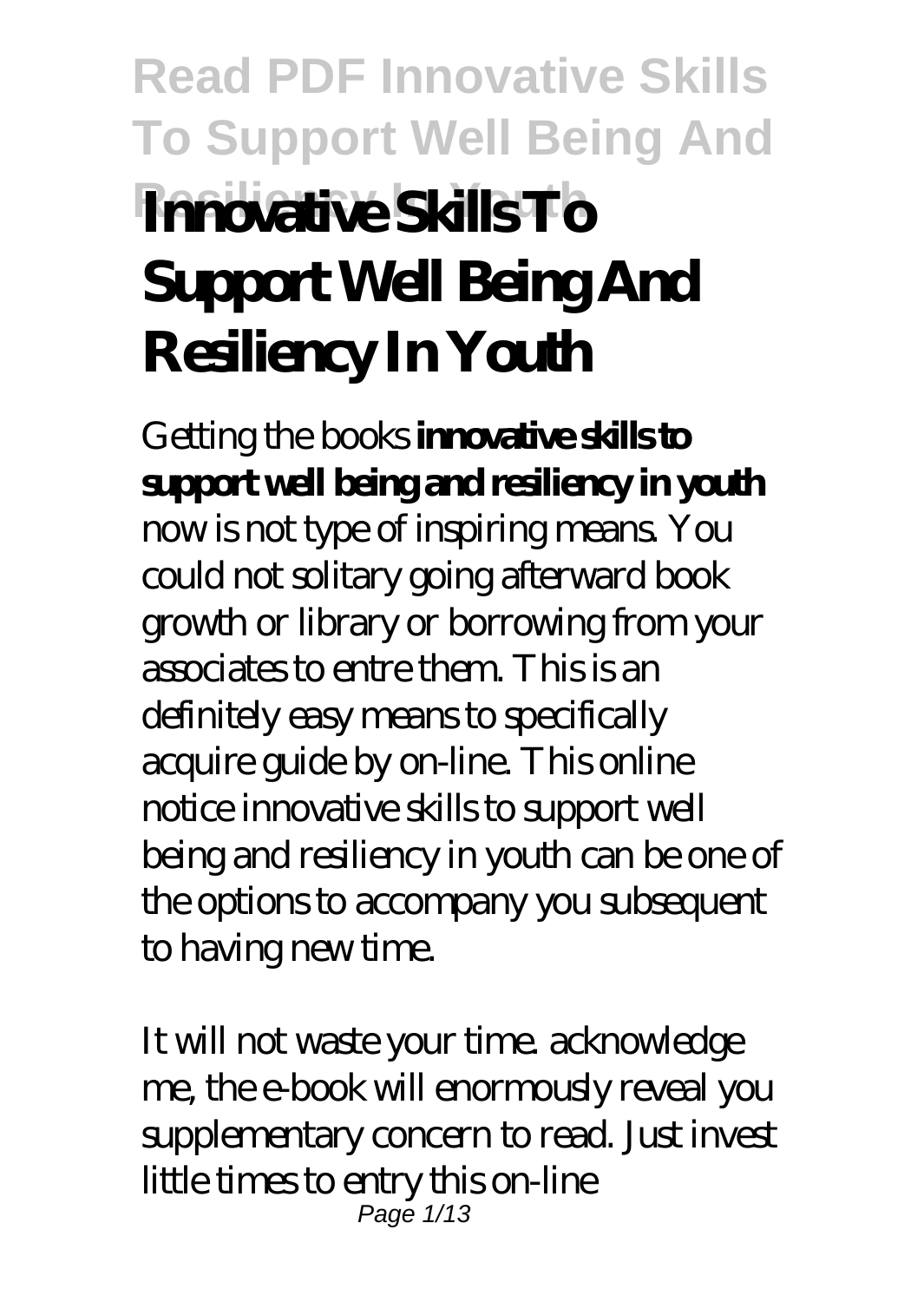**Read PDF Innovative Skills To Support Well Being And Resiliency In Youth** pronouncement **innovative skills to support well being and resiliency in youth** as skillfully as review them wherever you are now.

### **How Innovation Can Change Your Life?**

*Evony The King's Return - Skill books 5 tips to improve your critical thinking - Samantha Agoos* Customer Service Vs. Customer Experience *6 Impressive Dog Tricks That Are Easier Than You Think! Jack Ma's Ultimate Advice for Students \u0026 Young People - HOW TO SUCCEED IN LIFE* **Simon Sinek: Why Leaders Eat Last** How great leaders inspire action | Simon Sinek *Stop Trying to Motivate Your Employees | Kerry Goyette | TEDxCosmoPark Scientifically Proven Best Ways to Study* Everything you need to write a poem (and how it can save a life) | Daniel Tysdal | TEDxUTSC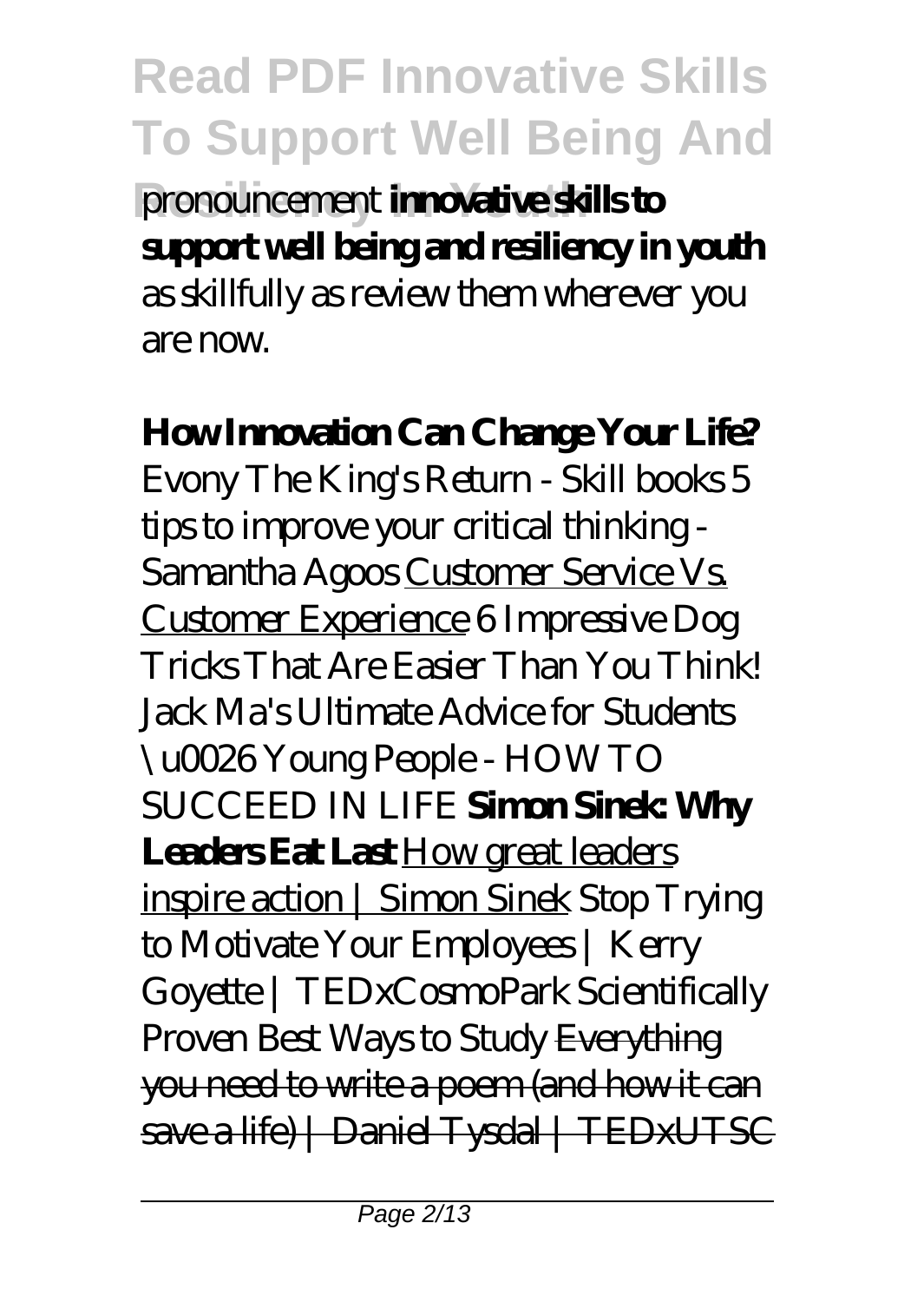**Read PDF Innovative Skills To Support Well Being And Resiliency In Youth** How to Create a Scarf Joint like a Pro!**IF You GET THIS, Your LIFE Will CHANGE! | Simon Sinek | Top 10 Rules** How to know your life purpose in 5 minutes | Adam Leipzig | TEDxMalibu **How to practice effectively...for just about anything - Annie Bosler and Don Greene Jack Ma's Life Advice Will Change Your Life (MUST WATCH)** *19 Small Business Ideas For Solopreneurs* MasterCard CEO Ajay Banga on Taking Risks in Your Life and Career *Do You Have the Traits of a Genius?* WOODWORKING, CUTTING A JAPANESE SCARF JOINT! (Kanawa Tsugi) The power of believing that you can improve | Carol Dweck 21 Lessons for the 21st Century | Yuval Noah Harari | Talks at Google 15 NEW \"Pandemic-Created\" Business Ideas in 15 Minutes*Ethical Hacking Full Course - Learn Ethical Hacking in 10 Hours | Ethical Hacking Tutorial |* Page 3/13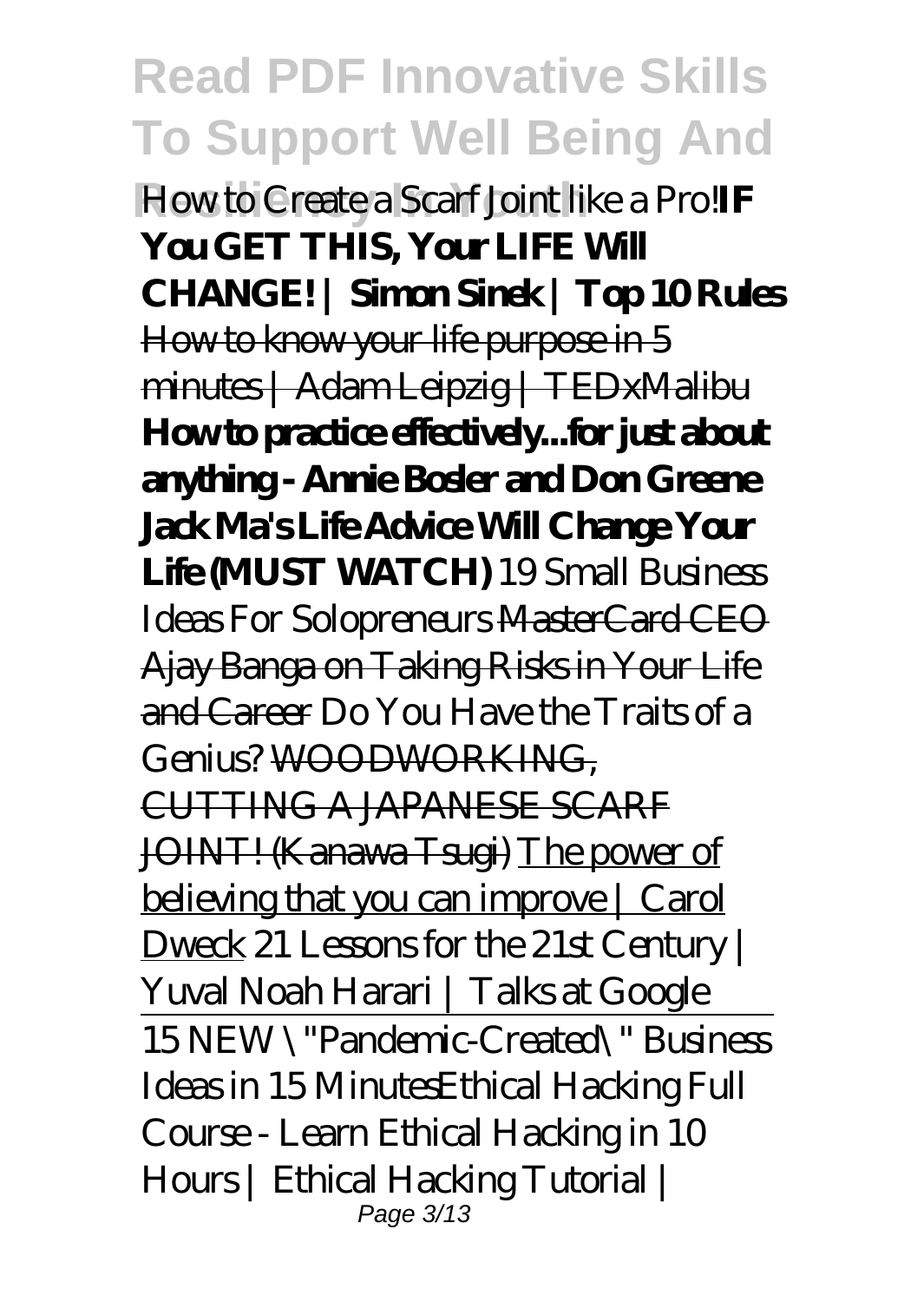*Edureka* Online book **All Innovative** futuristic video book concept - Learn Japanese While Sleeping 8 Hours - Learn ALL Basic Phrases **Seth Godin on The Game of Life, The Value of Hacks, and Overcoming Anxiety | The Tim Ferriss Show 7 SENIOR MANAGER / DIRECTOR Interview Questions and Answers!** NDIS Success Webinar 4: Quality, compliance and risk Q\u0026A *Innovative Skills To Support Well* Innovative Skills to Support Well-Being and Resiliency in Youth eBook: Nicotera, Nicole, Laser-Maira, Julie Anne, Laser-Maira, Julie Anne: Amazon.co.uk: Kindle Store

#### *Innovative Skills to Support Well-Being and Resiliency in ...*

Innovative Skills to Support Well-Being and Resiliency in Youth Nicole Nicotera and Julie Anne Laser-Maira Features a Page 4/13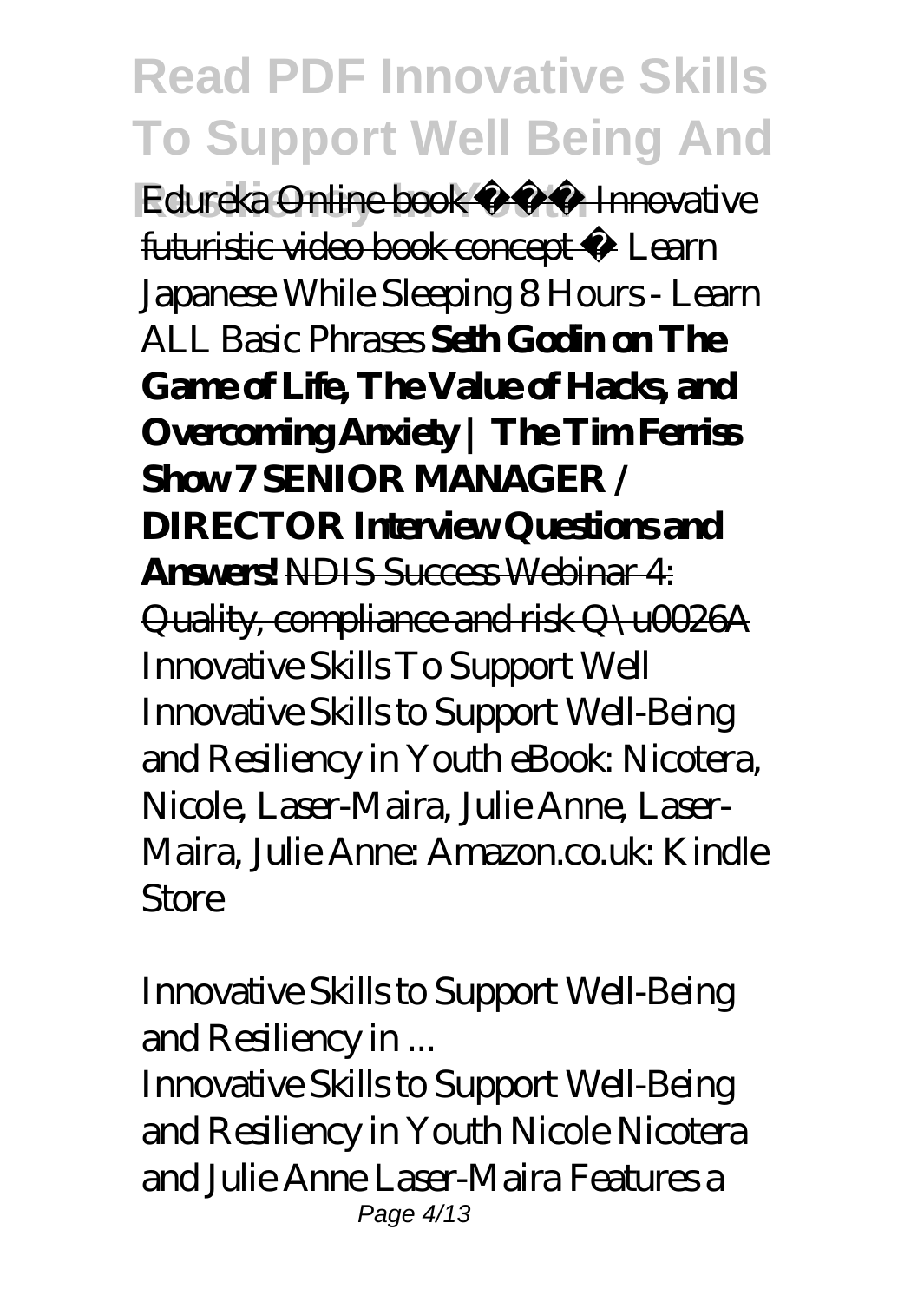**Rink between the active interventions and** specific characteristics of positive youth development, thereby helping instructors teach students to put theory in action.

### *Innovative Skills to Support Well-Being and Resiliency in ...*

nnovative Skills to Support Well-Being and Resiliency in Youth emphasizes the step-by-step procedures readers will need to implement evidence-based, innovative techniques and skills that emphasize wellbeing and resilience in youth. The strategies are specifically chosen to capture and hold the interest of youth who are often reticent to counseling.

#### *Innovative Skills to Support Well-being and Resiliency in ...*

Innovative Skills to Support Well-Being and Resiliency in Youth also advocates for practice interventions that empower youth Page 5/13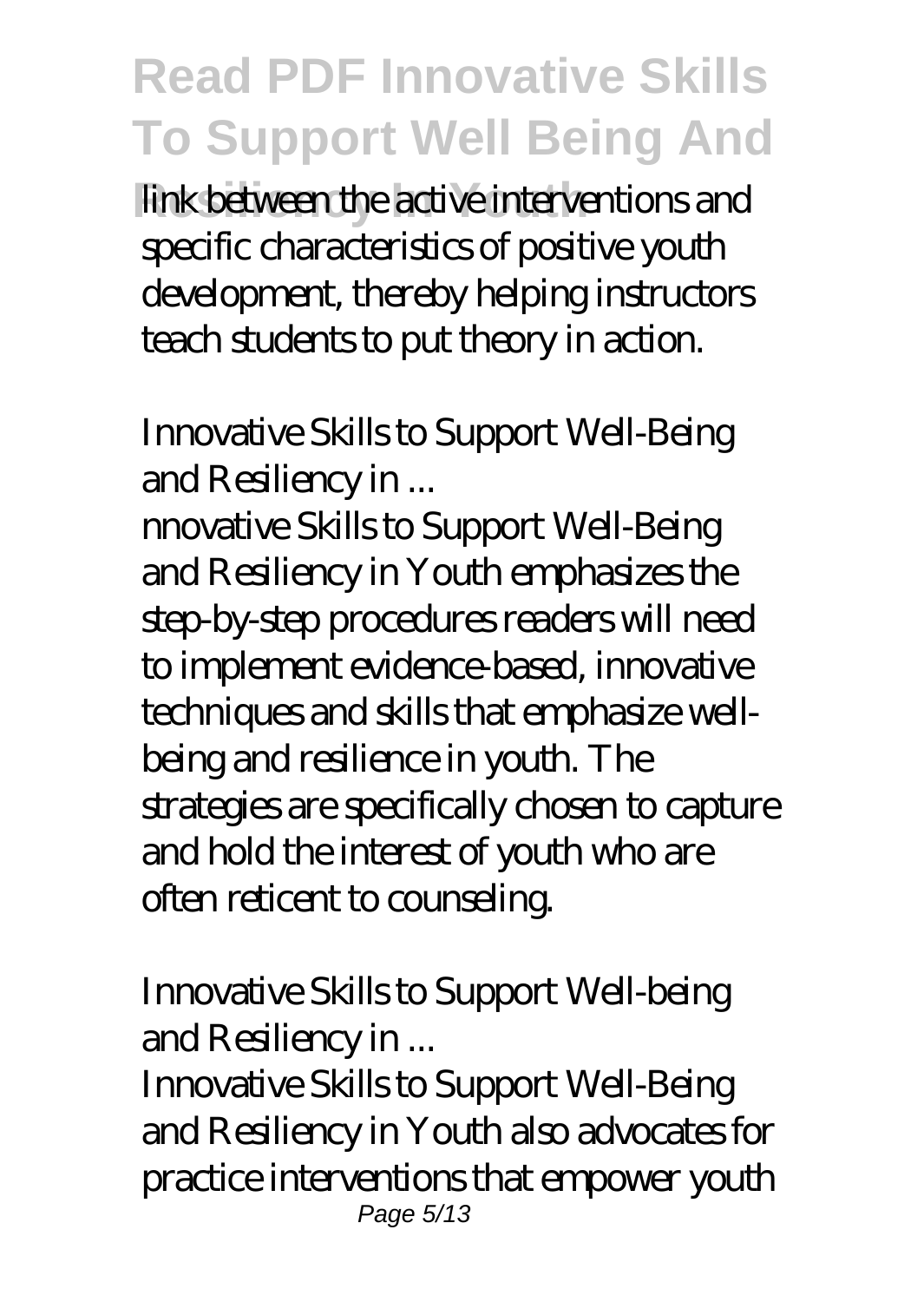to be in charge of their personal well-being and the healing process. By doing so, youth can take an active role in their own healthy functioning, as opposed to passively receiving treatment.

*Innovative skills to support well-being and resiliency in ...*

Innovative Skills to Support Well-Being and Resiliency in Youth also advocates for practice interventions that empower youth to be in charge of their personal well-being and the healing process. By doing so, youth can take an active role in their own healthy functioning, as opposed to passively

#### *Innovative Skills To Support Well Being And Resiliency In ...*

Innovative Skills to Support Well-Being and Resiliency in Youth emphasizes the step-by-step procedures readers will need Page 6/13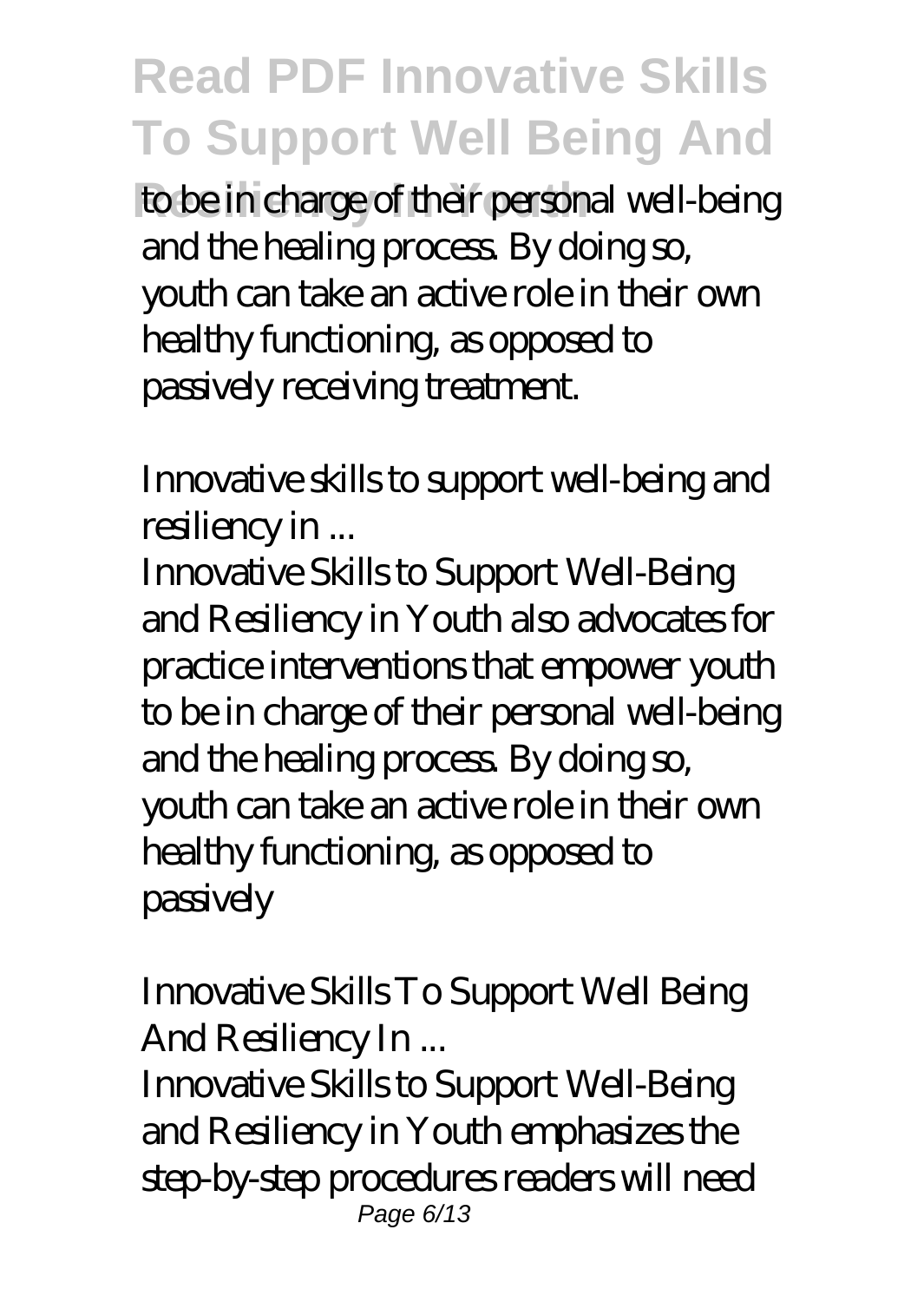**Residing to implement evidence-based, innovative** techniques and skills that emphasize wellbeing and resilience in youth. The strategies are specifically chosen to capture and hold the interest of youth who are often reticent to ...

#### *Innovative Skills to Support Well-Being and Resiliency in ...*

Innovative Skills to Support Well-Being and Resiliency in Youth emphasizes the step-by-step procedures readers will need to implement innovative techniques and skills that are evidence-based and emphasize well-being and resilience in youth.

#### *Innovative Skills to Support Well-Being and Resiliency in ...*

Innovative Skills to Support Well-Being and Resiliency in Youth also advocates for practice interventions that empower youth Page 7/13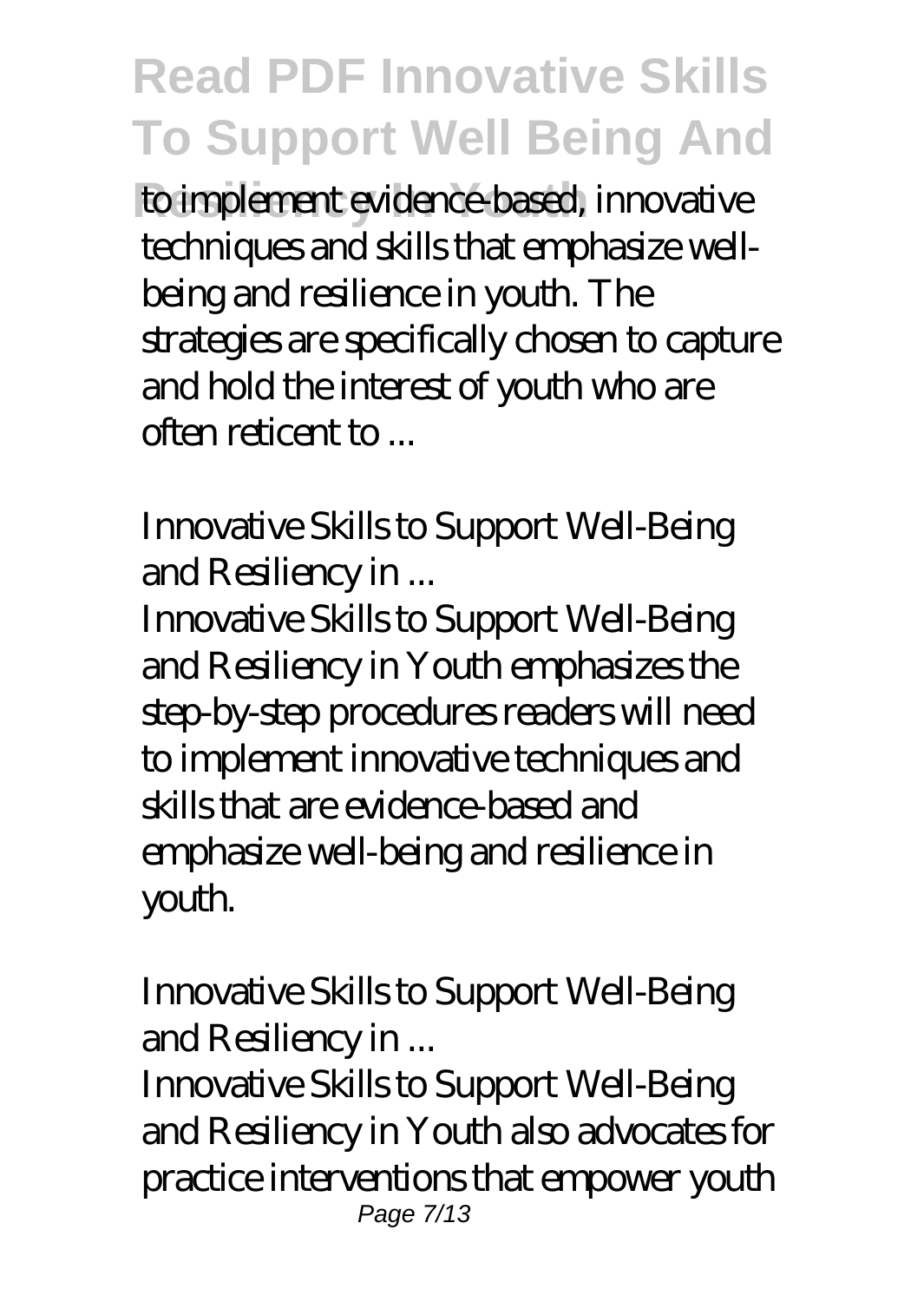to be in charge of their personal well-being and the healing process. By doing so, youth can take an active role in their own healthy functioning, as opposed to passively receiving treatment" -- From the publisher.

### *Innovative skills to support well-being and resiliency in ...*

The three key skills for innovating: power skills, people management and change management, if developed and strengthened, will help you take a more confident, and therefore more relaxed, approach to new situations. This, in turn, will help you to cope more easily with change.

*Innovation Skills | SkillsYouNeed* Innovative Skills to Support Well-Being and Resiliency in ... Innovative Skills to Support Well-Being and Resiliency in Page 8/13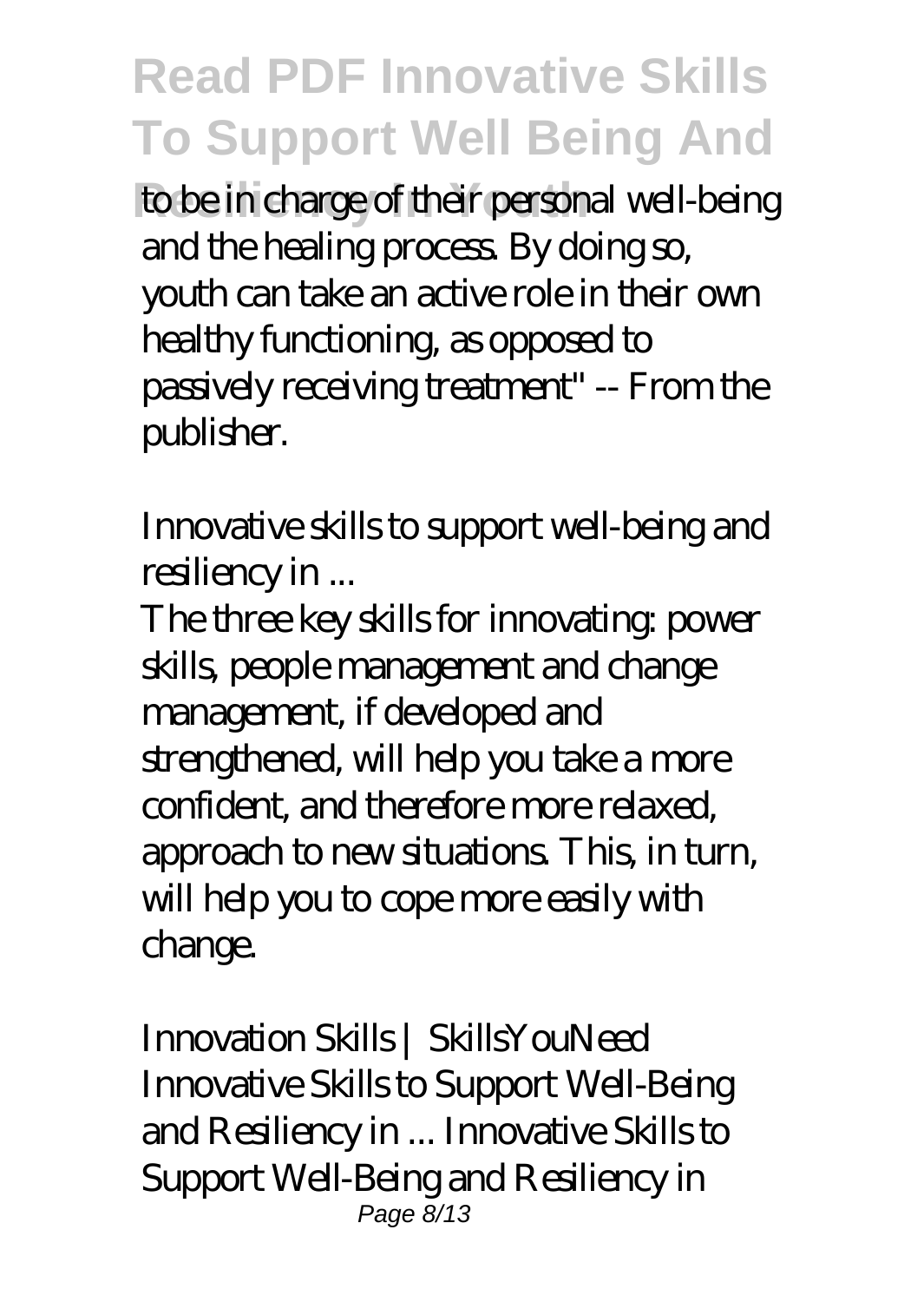Youth emphasizes the step-by-stepprocedures readers will need to implement innovative techniques and skills that are evidence-based and emphasize well-being and resilience in youth. Innovative Skills to Support Well-

#### *Innovative Skills To Support Well Being And Resiliency In ...*

Innovative Skills to Support Well-Being and Resiliency in Youth: Nicotera, Laser-Maira: Amazon.com.au: Books

### *Innovative Skills to Support Well-Being and Resiliency in ...*

As a teacher, to tackle this challenge effectively, you should implement innovative ideas that make the classroom experience much more lovable for your students. So here are 16 innovative ideas that will help you reinvent your teaching methods and make your classes more Page 9/13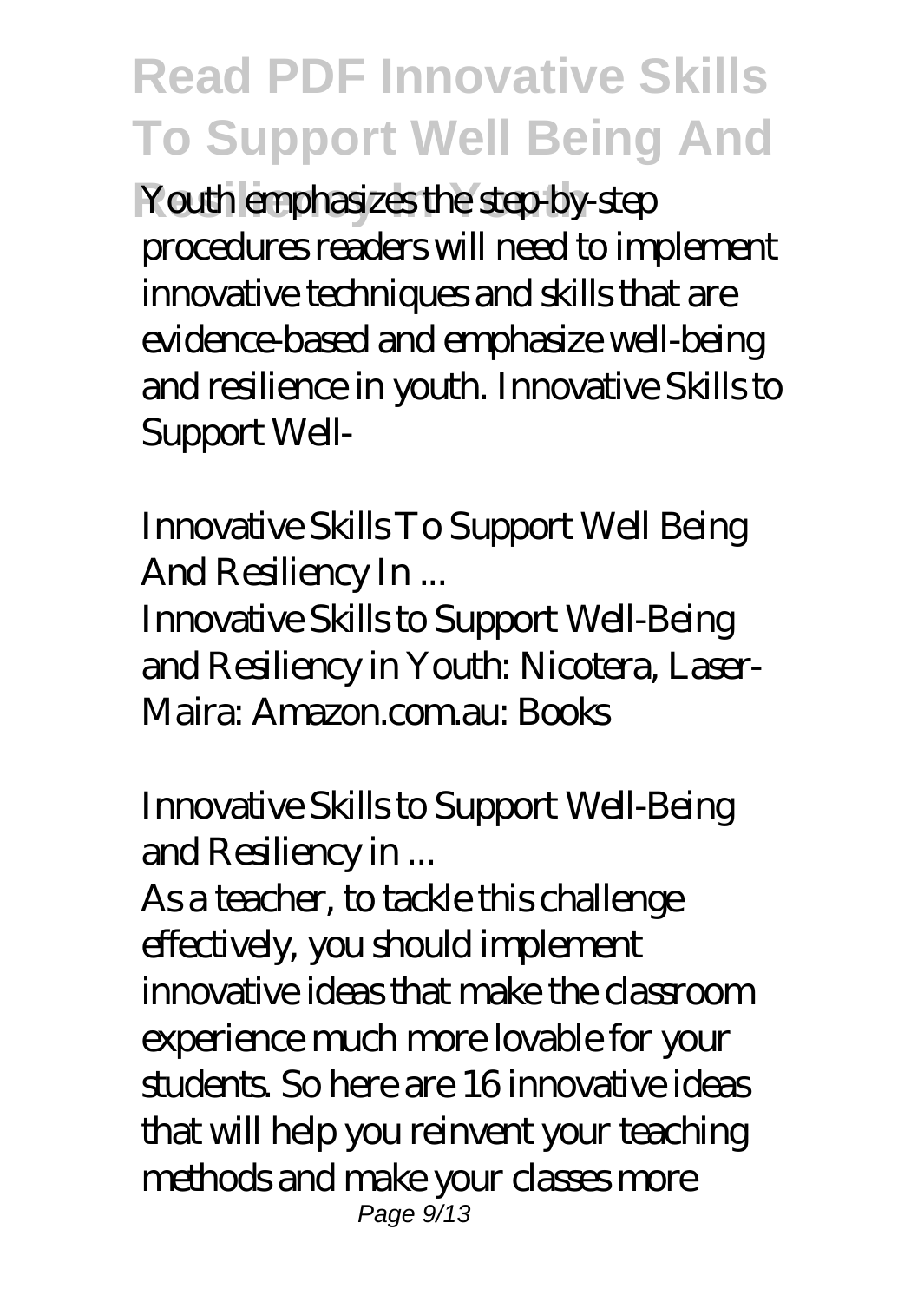**Read PDF Innovative Skills To Support Well Being And interesting. 1. Creative Teaching. Take** the help of tools to stimulate creativity.

*16 Innovative Ideas to Make Your Teaching Methods Effective* Innovative Skills to Support Well-Being and Resiliency in Youth eBook: Nicotera, Nicole, Laser-Maira, Julie Anne: Amazon.com.au: Kindle Store

### *Innovative Skills to Support Well-Being and Resiliency in ...*

Treat your team members like the creative human beings they are, listen to their point of view and support them in developing their imaginations. Feed creativity by asking questions and build your ideas with the help of insight from others. To create big ideas, you have to create the space and encourage that sort of behavior and culture.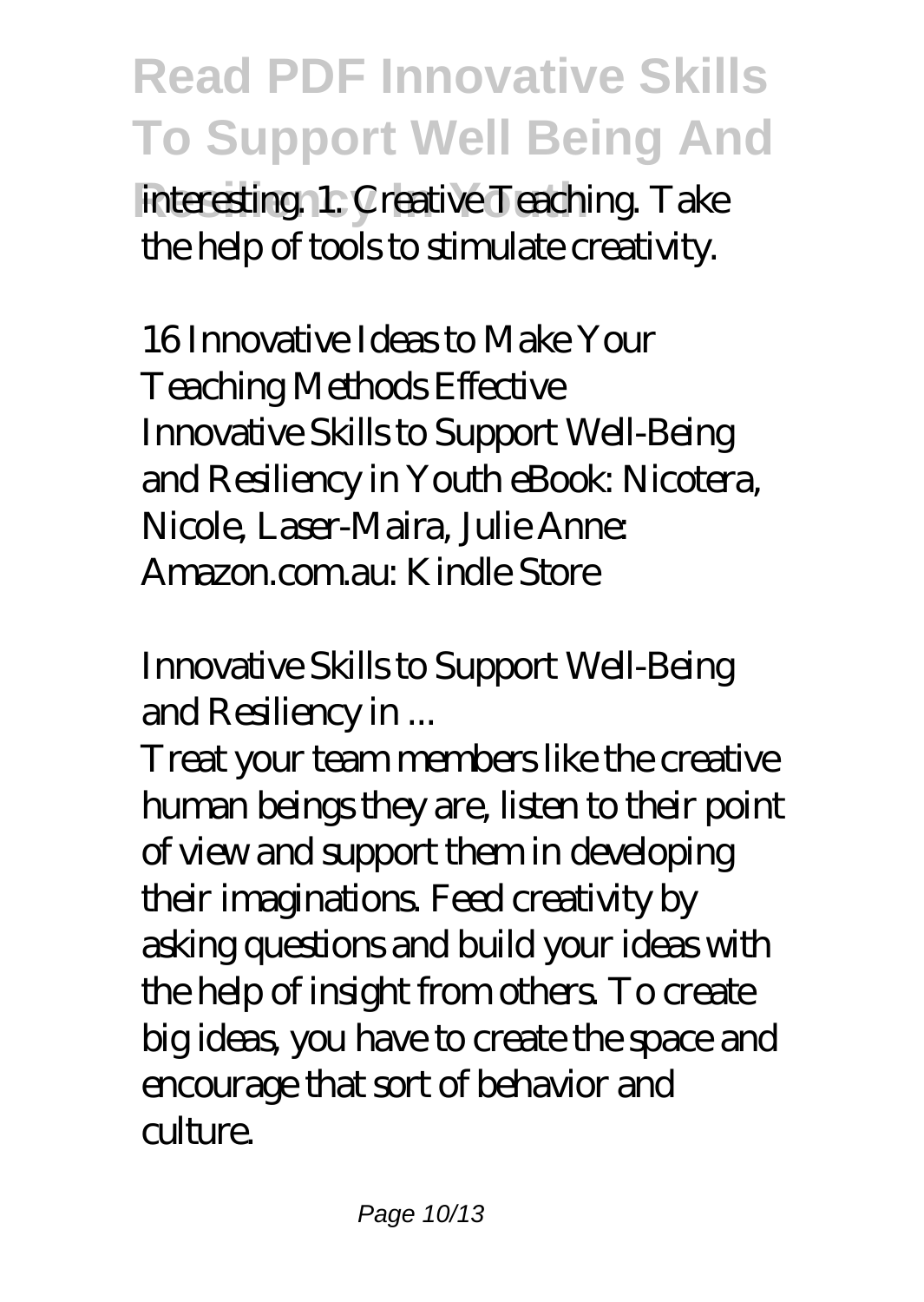**Resiliency In Youth** *The Benefits of Encouraging Creativity and Innovation in ...*

Innovative leaders also scored higher in terms of demonstrating curiosity. They exhibit an underlying curiosity and desire to know more. These leaders will actively take the initiative to learn new...

### *The 5 Skills That Innovative Leaders Have in Common*

Find many great new & used options and get the best deals for Innovative Skills to Support Well-Being and Resiliency in Youth by Julie Anne Laser-Maira, Nicole Nicotera (Paperback, 2017) at the best online prices at eBay!

### *Innovative Skills to Support Well-Being and Resiliency in ...*

Create a productive environment People work better in a space designed to promote productivity and minimise Page 11/13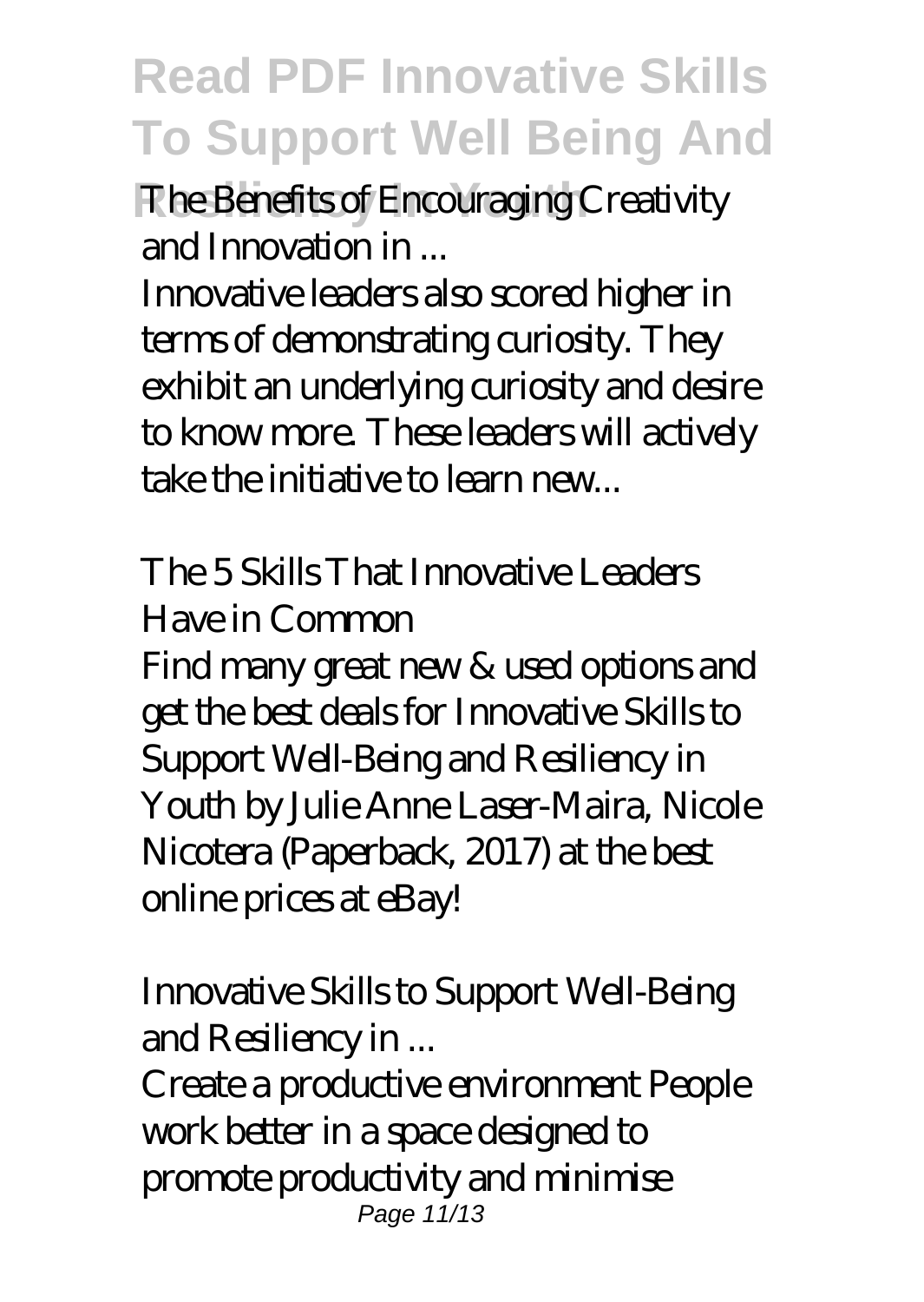distractions. Prevent fatigue and headaches with good lighting, stimulate brain function with inspiring colours and encourage employees to take walks with pictures of nature.

*22 Well-Being In the Workplace Initiatives that you Can ...*

The following are the key characteristics of innovation leadership. 1. Risk tolerance Innovation is synonymous with creativity. And free-flowing creativity involves a great deal of risk. An innovation leader has high risk tolerance, and has the uncanny knack to consider all possible eventualities to make well-calculated bets that often pay off. 2.

#### *10 Innovation Leadership Characteristics, Attributes and ...*

To help us improve GOV.UK, we'd like to know more about your visit today. Page 12/13